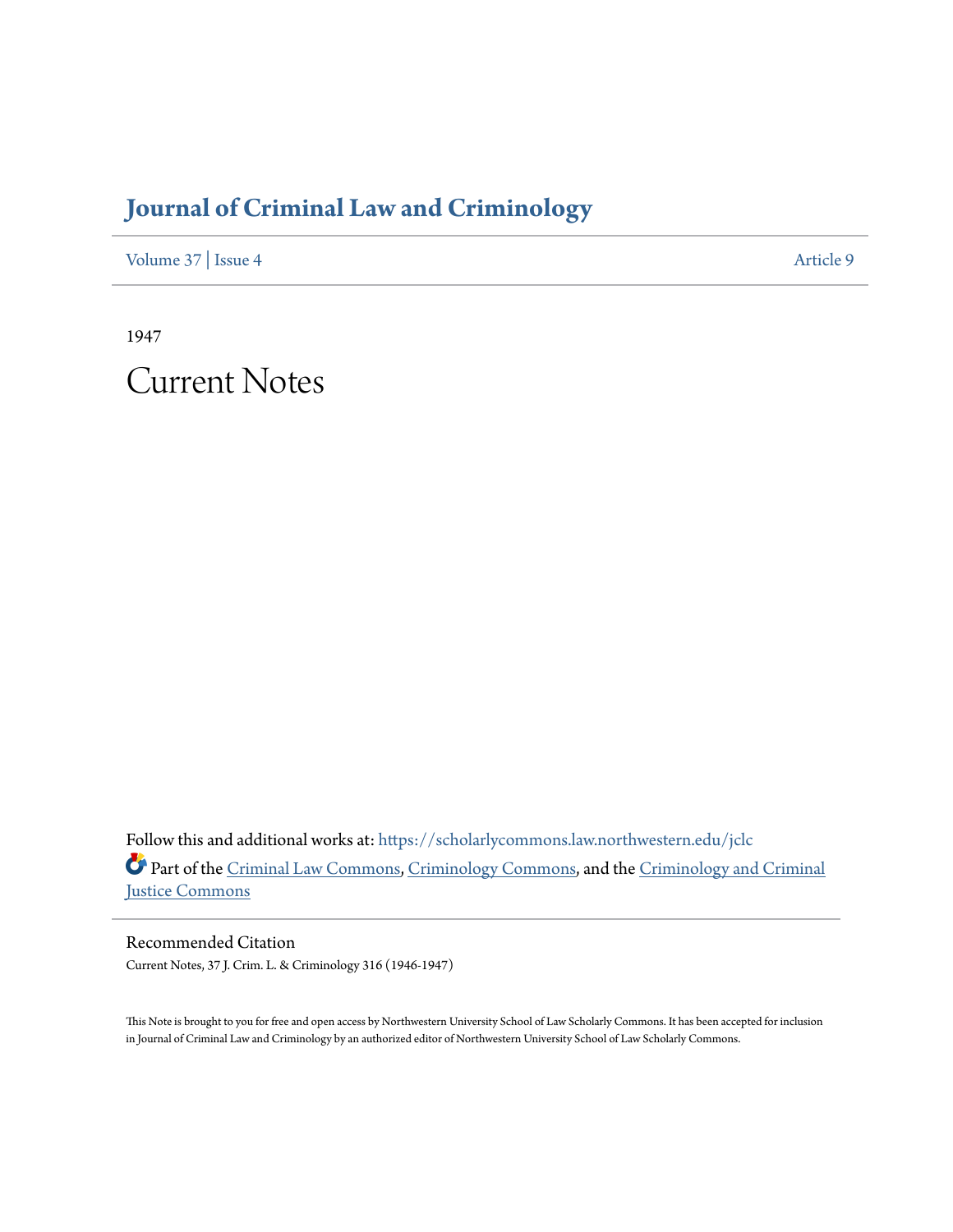## **CURRENT NOTES**

## Austin L. Porterfield, Guest Editor

Professor V. **A.** Leonard is on a year's leave from the State College at Pullman, Washington. During the period he will pursue graduate studies in Ohio State University.

In the meantime Professor Porterfield will be Guest Editor of this section. He is Chairman of the Department of Sociology in Texas Christian University, and author of two books: *Creative Factors in Scientific Research* (Duke University Press, 1941) and *Youth in Trouble: Studies in Delinquency and Despair with Plans for Prevention* (Fort Worth: Leo Potishman Foundation, 1946). He has written a number of articles for various sociological journals. His chief interests are in the field of criminology, personality, and the family.-EDITOR.

## Abstract

The Treatment of a Chronic Case of Exhibitionism **by** Means of the Autobiographic Method of Analysis-Exhibitionists constitute a very difficult problem for treatment in the prison inasmuch as only a few are willing to face their deviation honestly. However, when there is a sincere effort to overcome the abnormal pattern much can be accomplished. Analysis by the autobiographical method lends itself, especially, as an approach with the more intelligent prisoners. The subject of this study, a young man of 24, (I.Q. 110), was committed to the Detroit House of Correction on a term of six months to one year for Indecent Exposure. He had been in the habit of exposing himself and masturbating before women on the street almost daily for several years. He had received psychiatric treatment before incarceration for one year and a half without success. In the prison he requested treatment and wrote, on instruction, an autobiography of close to 170 pages which was used as a systematic basis for a psychological analysis of the origin and development of the exhibitionistic pattern. The autobiography served, chiefly, for reducing the number of hours necessary for treatment by making the subject do before-hand much of the reminiscing which he would otherwise do in the course of interviews.

The treatment was based on the following assumption: The exhibitionistic pattern in this case, as in a great many cases, is practically an automatic behavior pattern. It is, therefore, unconscious in motivation and not open to the conscious direction of the will. To destroy this automatism it is necessary, in accordance with Dunlap's theories, to make the unconscious motivation conscious. This in turn can best be accomplished by tracing historically, together with the individual, the evolution of this pattern, and by helping him acquire insight into the real meaning of his deviant behavior. The automatism is overcome by placing its component elements into the focus of consciousness.

The analysis in this case disclosed that the exhibitionistic pattern originated from extremely severe punishment imposed upon the subject by his generally domineering mother for innocent sex plays he engaged in at the tender ages of nine and ten which involved disrobing before little girls. The punishment, (long periods of isolation from play with other children), had a very significant result. It established the act of exposing his sex organs as a strongly charged pleasure principle, that is, it made the child aware of his ability to seriously upset and arouse his mother through this act and prompted him to utilize it as a weapon with which to inflict punishment upon her at any time her discipline became oppressive. The analysis also disclosed that, later in life, the subject transformed this same pleasure principle into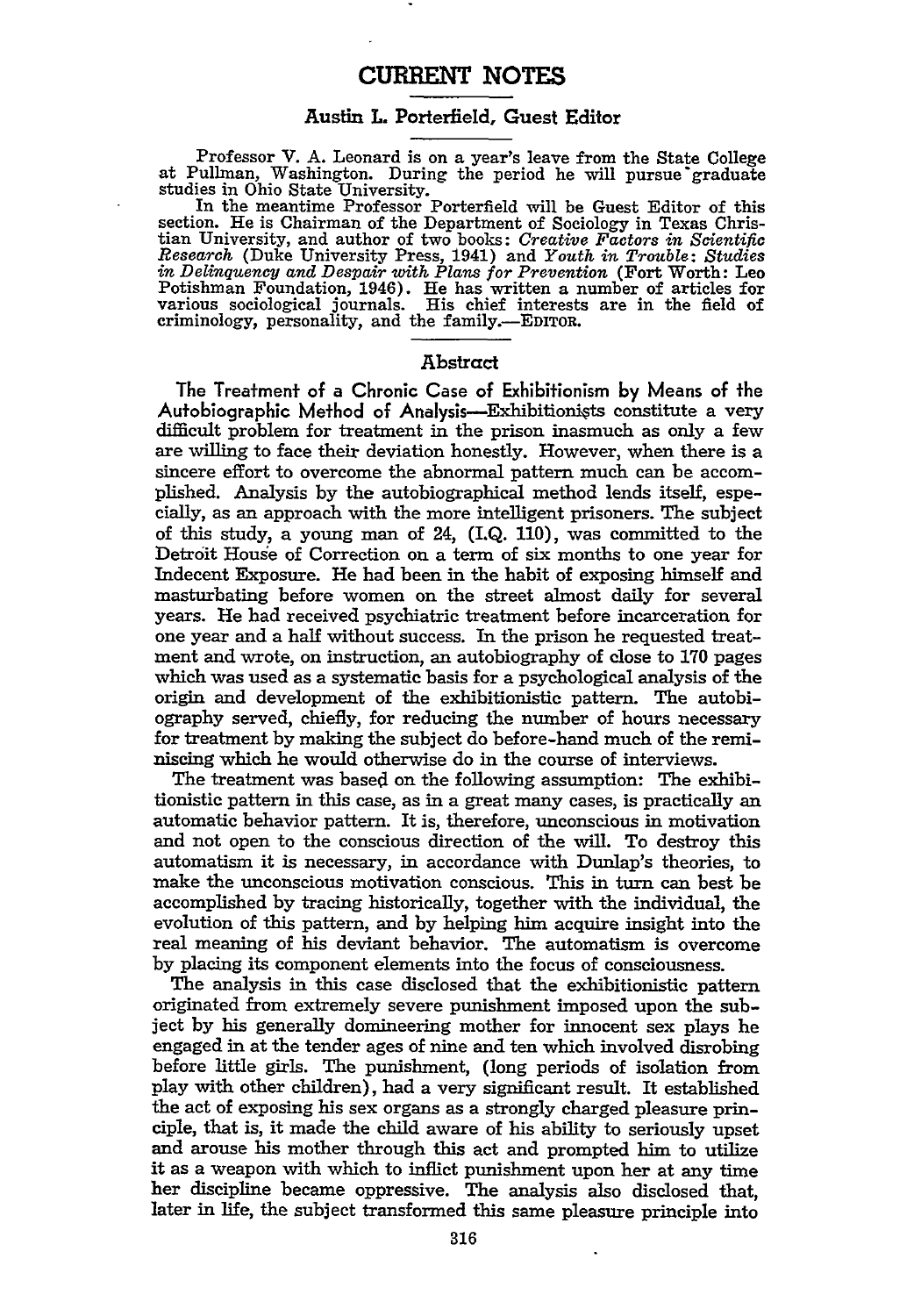a generalized source of pleasure, (that is, he gradually divorced the exhibitionistic act from the specific meaning it had for him against his mother), and reverted to it as an escape on various occasions when he suffered serious emotional disturbances or set-backs of any sort, having little to do with sex proper.

The case was followed up for one year and a half after termination of the treatment. The subject, as far as it was possible to establish, has fully succeeded in exerting control over his desires to exhibit himself though he is still annoyed by occasional fantasies concerning it. He is now married and the owner of a lucrative business.

The writer does not intend to make a dogmatic statement to the effect that exhibitionism is always the result of undue punishment inflicted upon children for innocent juvenile exhibitionism, but he believes that this may be one causal hypothesis among others which is worthy of further exploration.--Maurice Floch, Clinical Psychologist, Detroit House of Correction, Plymouth, Mich.

Prewar-Postwar Crime Trends-The first half of 1946, according to *Uniform Crime* Reports (Volumes XVI, No. **I** and **XVII,** No. **1)** was marked by an increase of **13.0** per cent in the number of offenses known to the police over the first six.months of 1945. Crime rates for the first half of 1945 surpassed those of the preceding year in the less marked degree of **8.4** per cent for the corresponding period.

To get at the idea of trends, however, it is desirable to compare more specific data for 1945 and 1946 with data for two earlier periods as found in the same source. These earlier periods are 1931-1934, the heart of the depression, and i941-1944, the heart of World War II. These data may be arrayed as follows.

| Offense                                                                   | Percentage of Change<br>1931-34 to<br>1941-44 | Percentage of Change<br>$1945*$ over<br>1944*<br>$1946*$ over<br>1945* |         |
|---------------------------------------------------------------------------|-----------------------------------------------|------------------------------------------------------------------------|---------|
| All offenses                                                              |                                               | $+8.4$                                                                 | $+13.0$ |
| Murder and non-                                                           |                                               |                                                                        |         |
| negligent homicide                                                        | $-16.4$                                       | $+4.3$                                                                 | $+28.5$ |
| Robbery                                                                   | $-37.2$                                       | $+10.0$                                                                | $+31.8$ |
| Manslaughter, negligent                                                   | $-11.6$                                       | $-1.6$                                                                 | $+19.2$ |
| <b>Burglary</b>                                                           | $-12.3$                                       | $+12.1$                                                                | $+17.0$ |
| Auto theft                                                                | $-38.6$                                       | $+4.6$                                                                 | $+15.5$ |
| Aggravated assault                                                        | $+22.6$                                       | $+11.3$                                                                | $+10.0$ |
| Larceny                                                                   | $+14.9$                                       | $+7.9$                                                                 | $+9.8$  |
| Rape                                                                      | $+82.0$                                       | $+9.0$                                                                 | $+~1.6$ |
| $\bullet$ The second contract $\bullet$ is a second contract of $\bullet$ |                                               |                                                                        |         |

**\*** First six months of the year.

Whatever the factors involved, serious crimes against persons except rape decreased from the depression to the period of the War, and serious crimes against property also decreased except for larceny. In spite of a great deficit in the number of marriages which under normal circumstances would have occurred from **1931** to 1934, serious sex offenses, **if** rape is an index, increased tremendously during the war period over the former period. There was also a marked increase in aggravated assault.

Before the War was over the trend had changed sharply upward in crimes both against property and persons. This change occurred at a time when there was a maximum number of young men in the military and overseas. Since **VJ** Day this trend has become very great. It will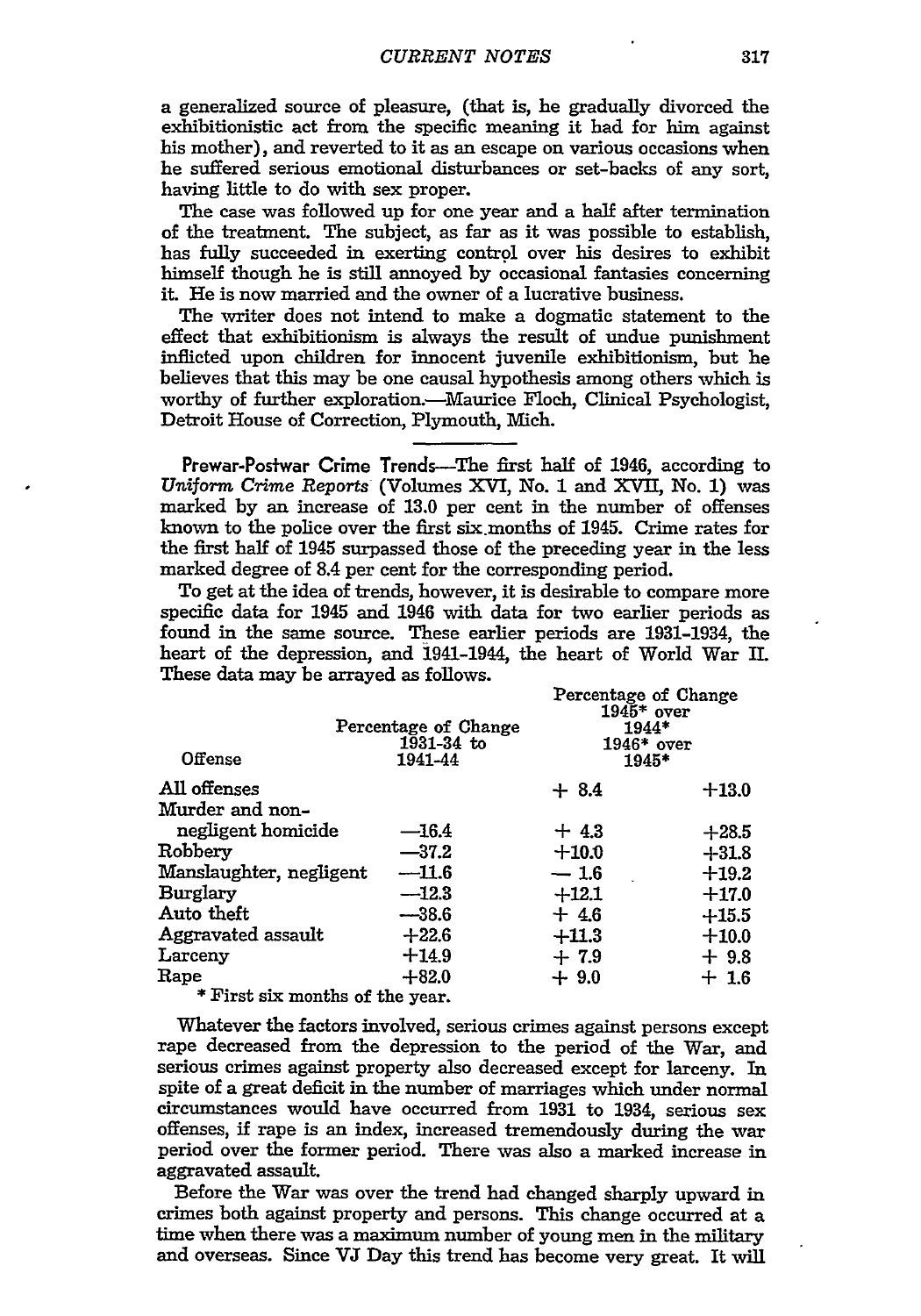be important to watch further developments whether we do or do not move into a depression. Perhaps some student will undertake to discover through adequately controlled observation more specifically the differential crime trends in war and postwar periods among civilians and persons in the military. In the last issue of this *Journal* Michael Hakeem took a first step in this direction in his article "Service in the Armed Forces and Criminality."

**White Collar** Criminality-Important at this point are Professor Edwin H. Sutherland's studies in "White Collar Criminality," which are still under way according to a research announcement in the *American* Sociological *Review* for August, 1946. The prevalence of this type of crime is one factor which makes it very difficult to get at either the amount or trends of crime even through the *Uniform Crime* Re*ports.* War time crimes, for example, of the white collar variety were, as suggested by the findings of the Mead Committee, apparently numerous, costing the United States lives in battle and huge sums of money in taxes. But such crimes whether in peace or war do not belong in the category of "offenses known to the police."

Other Research Projects--Some other current research projects the outcome of which may be of real interest to criminologists are reported by Michael Hakeem from his vantage point at the Illinois State Penitentiary, by Alfred C. Schnur at Miami University, and by Dick Jay at Texas Christian University.

Hakeem has three studies under way. The first is "A Comparison of Sentencing Practices of Judges and a Parole Board." The second is "A Study of the Validity of the Burgess Method of Parole Prediction." The third attempts "An Evaluation of Case Reports Prepared by Psychiatrists in Penal and Correctional Institutions and Setups of Various Types."

Schnur is examining "The Relation of Previous Criminal Records to Subsequent Criminal Behavior." Jay is studying "'Delinquency and Crime in Court, College, and the Military."

Report of the Federal Bureau of Prisons-The Federal Bureau of Prisons of which James V. Bennett is the Director has released this year a report called *Federal* Prisons 1945. It reviews the work of the Federal Bureau of Prisons during the year ending June 30, 1945 and includes statistics of federal prisoners and of federal parole selection and supervision. It was printed at the United States Penitentiary at Leavenworth, Kansas in 1946.

Special Characteristics of Military Prisoners and Their Sentences-According to Director Bennett's report *(Federal Prisons* 1945, pp. **6-8),** military prisoners and the sentences given them have some special characteristics. "Our military prisoners have been of special concern to us," he says, "but not because they have tended particularly to be troublesome, or disciplinary problems. As a matter of fact, they generally make good institution records. We have been concerned rather because of the special characteristics of these offenders and their sentences. Most of them are young: the median age of military prisoners in Federal institutions at the end of the year was just under 25 years, or approximately 5 years less than that of the prisoners from civil courts. Although many were convicted of such offenses as murder, robbery, and rape, most of them as civilians had never been in serious trouble. Many are in fact casualties of the war and had they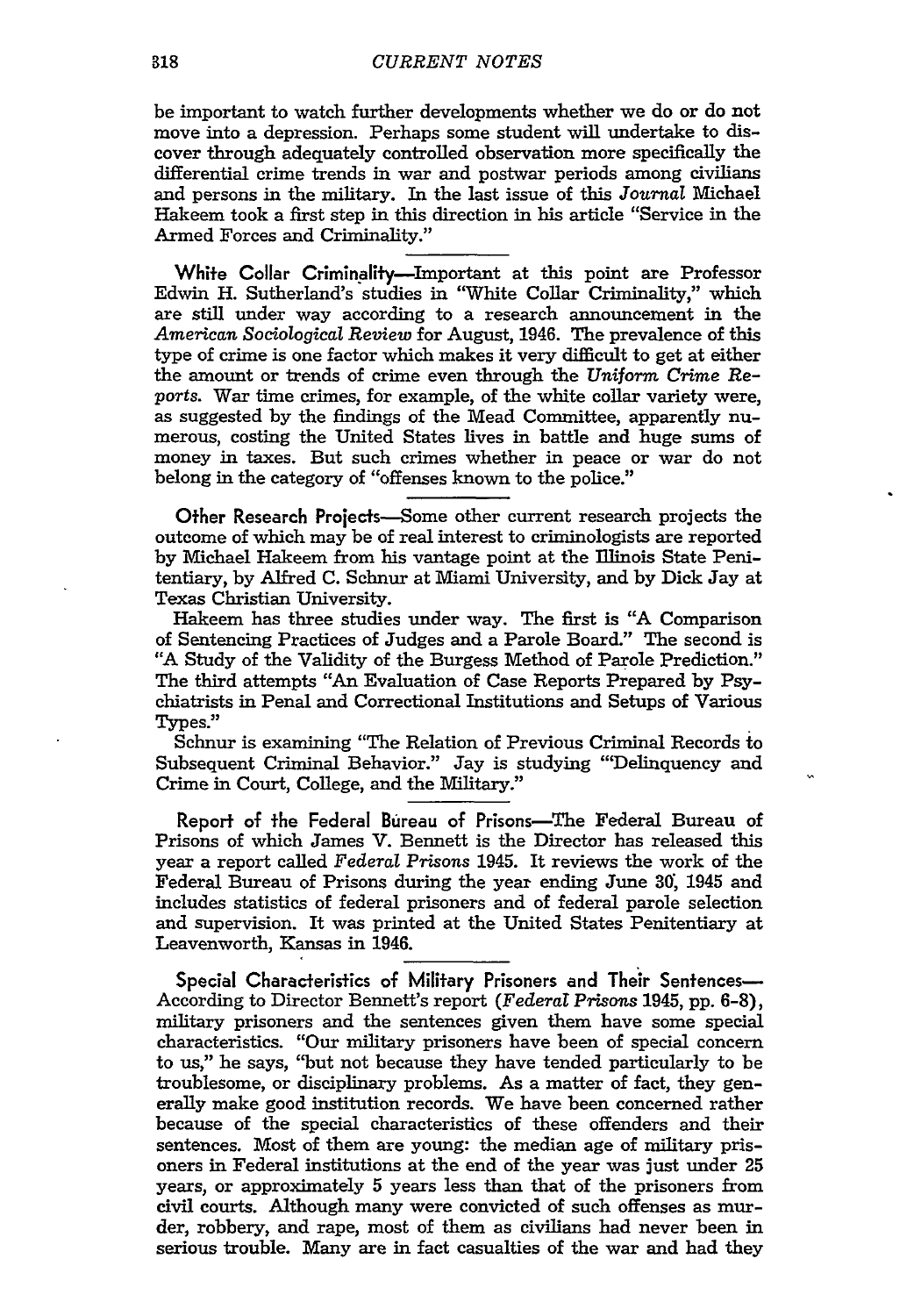not been subjected to the peculiar stresses of war would have remained respectable law-abiding citizens. The sentences of military prisoners are long; as has been mentioned, the average for those received in Federal institutions this year was nearly  $14\frac{1}{2}$  years. Sixty per cent had sentences of 10 years or longer and 217 had life sentences... The Secretary of War has been aware of the tendency of courts-martial to mete out long and severe sentences and of the inconsistency which marks the sentencing methods of military courts. He has established a board to review these sentences, set standards of punishment and recommend clemency to deserving cases."

Federal Ratings of City and County Jails—The deplorable condition existing in city and county jails is shown by data appearing in Federal *Prisons* 1945 (p. 81), where the latest ratings of jails as inspected by the Bureau of Prisons is given. Only **5** jails in the entire nation were **80** per cent standard or above. In fact 80.8 per cent of all jails inspected were under 50 per cent standard. The present writer, on the basis of the data given, has ranked the states by quartiles on the per cent of jails within them rating under **50** per cent. The percentage of distribution for the lowest and highest quartiles is given below.

| Lowest Quartile: Fewest Jails |       | Highest Quartile: Most Jails |      |       |                 |
|-------------------------------|-------|------------------------------|------|-------|-----------------|
| Rating Under 50 Per Cent      |       | Rating Under 50 Per Cent     |      |       |                 |
| Standard                      |       | Standard                     |      |       |                 |
|                               |       | Per cent Rating              |      |       | Per cent Rating |
| Rank                          | State | under 50%                    | Rank | State | under 50%       |
| 1                             | Mass. | 6.7                          | 37   | Texas | 86.5            |
| 2                             | N. J. | 14.8                         | 38   | S. C. | 87.7            |
| 3                             | N. Y. | 19.4                         | 39   | Nebr. | 88.6            |
| 4                             | Conn. | 40.0                         | 40   | N. D. | 88.7            |
| 5                             | N. H. | 50.0                         | 41   | Ark.  | 89.8<br>٠       |
| 6                             | Me.   | 50.0                         | 42   | Tenn. | 91.6            |
| 7                             | Dela. | 50.0                         | 43   | Colo. | 91.7            |
| 8                             | Ariz. | 53.0                         | 44   | Mo.   | 91.7            |
| 9                             | Penn. | 53.6                         | 45   | Miss. | 92.4            |
| 10                            | Cal.  | 58.3                         | 46   | Ga.   | 93.6            |
| 11                            | N. M. | 61.3                         | 47   | La.   | 94.1            |
| 12                            | Ohio  | 72.7                         | 48   | Ky.   | 96.0            |

Not too much is being done currently to awaken the public to the conditions that exist in jails that make them so far below Federal and human standards.

An Experiment in Group Therapy-Isaac Jolles, who is Staff Psychologist for the Department of Public Instruction in Illinois, reports an interesting experiment in group therapy which he conducted at the Indiana State Prison in the summer and fall of 1945 (See his article: "An Experiment in Group Therapy for Adult Offenders," *Federal Probation,* April-June, 1946). This experiment was in the nature of two courses in criminology given to select groups of prisoners. The courses ran for twelve weeks, meeting one hour per week.

Attention given to the conflicts existing between in-groups and outgroups produced "much of a therapeutic value . . .when an inmate came to the realization that he must change his sense of values if he would become a part of the socially-conforming group. It was by this means that the inmate was able to see himself as he really was, a degree of insight which is so essential to the rehabilitation of the antisocial personality."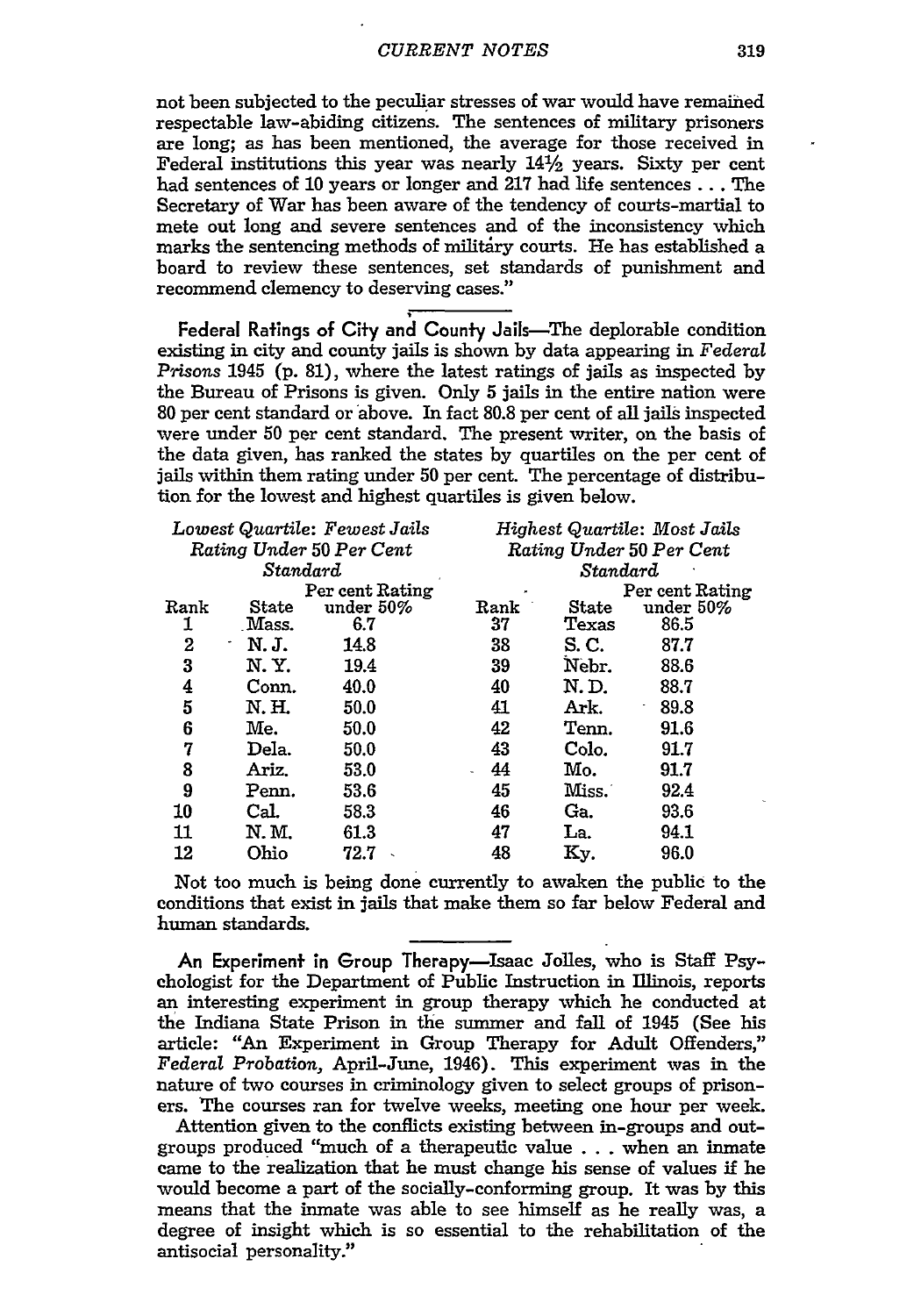The discussion of case histories, in the first course given, "stimulated more than anything else an inmate's thinking in terms of his own case history and personality difficulties." This experience led to the presentation of inmate case histories through the instructor in the second course given and to more psychological analysis. Through these courses, Dr. Jolles came to the conclusion that "there is some evidence to indicate a therapeutic value in teaching criminology to criminals." At least, he believes that "further experimentation on this problem is warranted."

Will Execution of Nazi War Criminals Be Ineffective?—The execution of the leading Nazis at Nuremberg after the long drawn-out trials on October **16,** some thoughtful writers believe, is likely to achieve almost exactly nothing in the prevention of war. In an article in the *American* Sociological Review (August, 1946), Donald R. Taft takes such a position. In fact, he affirms that "punishment of war criminals will increase the probability of World War III."

"Punishment," Professor Taft continues, "fails when the potential criminal feels that the punishers are themselves criminals." It is "apt to be ineffective when inflicted by those who are not the 'peers' of the punished." It is "ineffective when the pain inflicted is less impelling than the social approval created **by** the criminal act." It is also "ineffective if many committing similar acts escape punishment"; or "when the punished are supported **by** a gang"; or "when it expresses the hatred of the punisher"; or "is in practice moralistic rather than scientific." Since all these conditions prevail in the condemnation and execution or imprisonment of the Nazi leaders, Professor Taft thinks the outcomes are likely to be the opposite of the professed motives.

Leo Pofishman Foundation-Leo Potishman, a Fort Worth business man, has provided funds for the publication of a series of studies in the social sciences. An organization under the name, Leo Potishman Foundation has been **set** up at Texas Christian University to administer these funds and to publish various studies. The first work to appear under its auspices is a book that falls in the field of criminology, the present writer's Youth *in Trouble,* which carries the subtitle, *Studies in Delinquency and Despair with Plans for Prevention.* This book came off the press on September 17, 1946.

Population Trends in New York Prisons-Significant decreases in the population of New York prisons, according to the Report of the State Department of Correction for 1945, have taken place during the last few years. The data was transmitted to the legislature early in 1946 by Commissioner John A. Lyons and is now available. Since the peak of 18,400 in 1940, the average daily population has decreased to 14,894, or a decrease of 3,506. The average daily population of 14,894 is a decrease for the present reporting period of 403 from average daily attendance of 15,297 for the last reporting period. All of the prisons, with the exception of WallkiU, show slight decreases this year. The State Hospitals, Napanoch and Woodbourne, also had smaller average populations. Increases were recorded at Wallkill, Elmira, Westfield Reformatory, Woodbourne and the New York State Vocational Institution. The New York State Vocational Institution, where the average daily attendance rose from 543 to 680, or an increase of 137, had first place. The trend in the reformatory type institutions is definitely upward. This trend, no doubt will accelerate with the